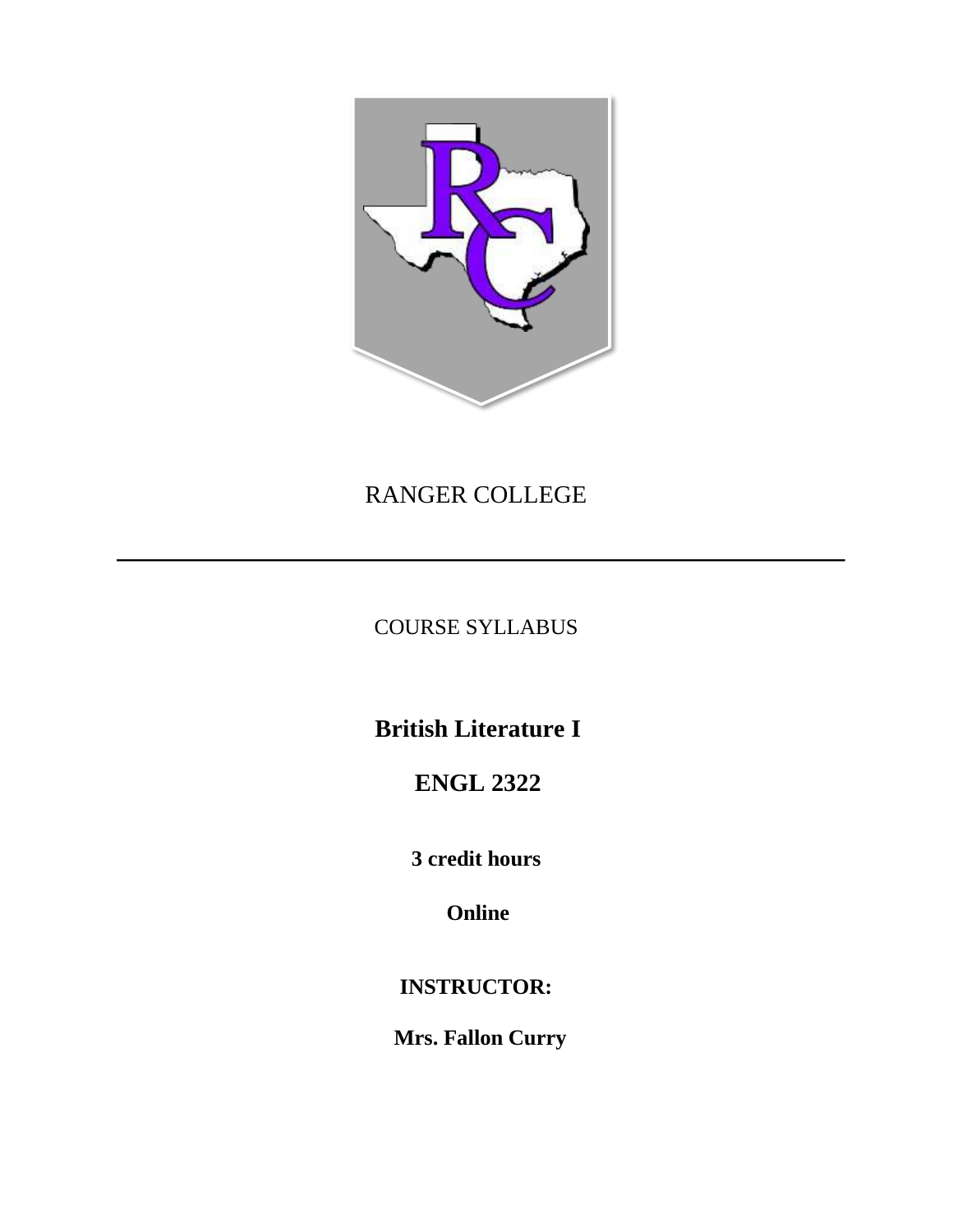INSTRUCTOR: Fallon Curry EMAIL: fcurry@rangercollege.edu

PHONE: 512 657 3307 HOURS: Anytime between 8am and 10pm

### **I. Texas Core Curriculum Statement of Purpose**

Through the Texas Core Curriculum, students will gain a foundation of knowledge of human cultures and the physical and natural world, develop principles of personal and social responsibility for living in a diverse world, and advance intellectual and practical skills that are essential for all learning.

## **II. Course Description**

A survey of the development of British literature from the Anglo-Saxon period to the Eighteenth Century. Students will study works of prose, poetry, drama, and fiction in relation to their historical, linguistic, and cultural contexts. Texts will be selected from a diverse group of authors and traditions.

#### **III. Required Background or Prerequisite**

## English 1301

## **IV. Required Textbook and Course Materials**

Greenblatt, Stephen ed. *The Norton Anthology of English Literature.* Volume 1, Ninth Edition. New York: W. W. Norton and Company, 2013. ISBN 9780393912470 Chaucer, Geoffrey. *The Canterbury Tales.* New York: Bantam Books, 2006. ISBN 0553210823 Shakespeare, William. *King Lear.* New York: W. W. Norton and Company, 2008. ISBN 9780393926644

#### **V. Course Purpose**

To explore the history of British literature from the Anglo-Saxon period to 1800. In the process we will focus on how ideas, values and beliefs, and other aspects of culture express and affect human experience.

## **VI. Learning Outcomes**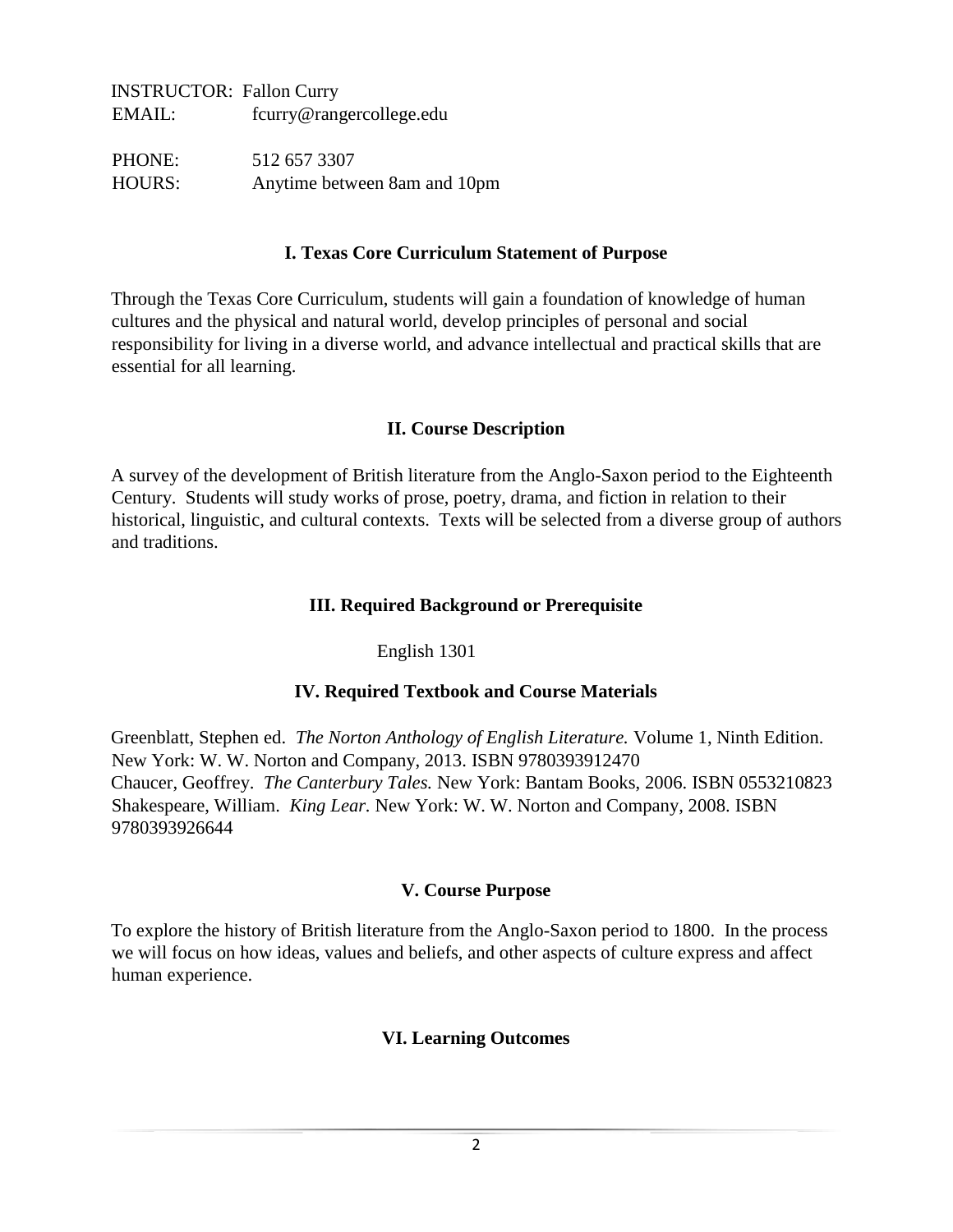- 1) Identify key ideas, representative authors and works, significant historical or cultural events, and characteristic perspectives or attitudes expressed in the literature oof different periods or regions.
- 2) Analyze literary works as expressions of individual or communal values within the social, political, cultural, or religious contexts of different literary periods.
- 3) Demonstrate knowledge of the development of characteristic forms and styles of expression during different historical periods or in different regions.
- 4) Articulate aesthetic principles that guide the scope and variety of work in the arts and humanities.
- 5) Write research-based critical papers about the assigned readings in clear and grammatically correct prose, using various critical approaches to literature.

# **VII. Core Objectives**

This course meets the following of the six Core Objectives established by Texas:

- ☒ **Critical Thinking Skills (CT) –** Creative thinking, innovation, inquiry, and analysis; evaluation and synthesis of information
- ☒ **Communication Skills (COM) –** effective development, interpretation and expression of ideas through written, oral, and visual communication
- □ **Empirical and Quantitative Skills (EQS)** The manipulation and analysis of numerical data or observable facts resulting in informed conclusions
- $\Box$  **Teamwork (TW)** The ability to consider different points of view and to work effectively with others to support a shared purpose or goal
- ☒ **Social Responsibility (SR) –** Intercultural competence, knowledge of civic responsibility, and the ability to engage effectively in regional, national, and global communities
- $\boxtimes$  **Personal Responsibility (PR)** The ability to connect choices, actions, and consequences to ethical decision-making

# **VIII. Methods of Instruction**

Lectures, discussions, videos, etc.

# **IX. Methods of Assessment**

Major tests will be given in class. You will receive a weekly grade that will accumulate and form one grade at the end of the semester based on your attendance, class participation, and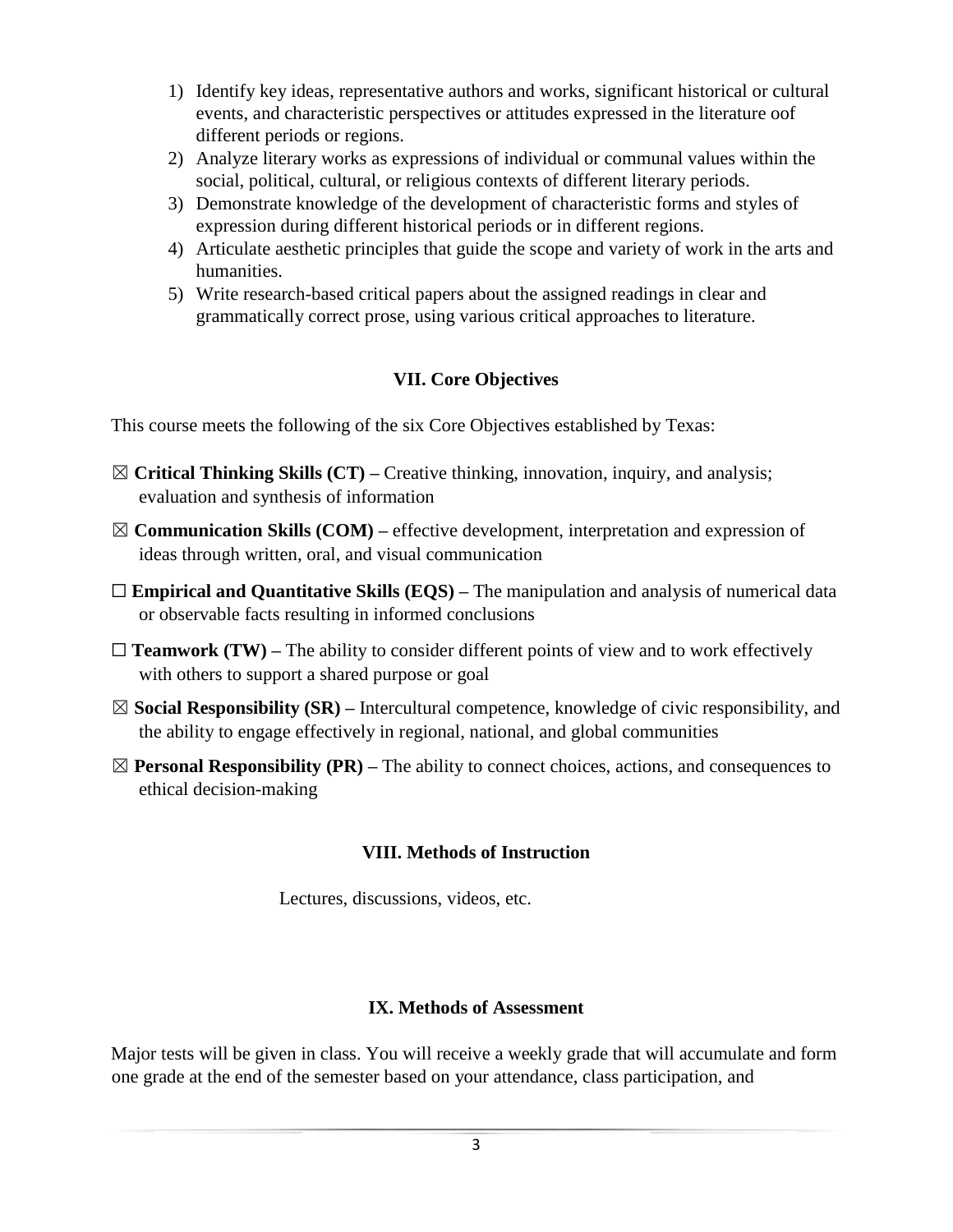performance on answering weekly questions. You will do a research paper and have the option of doing an extra credit paper later in the semester to raise your lowest test grade. There will be a final exam that will count as 25% of your grade. Your first two tests and your research paper will each count 20% of your final grade. The weekly questions will count as 15% of your grade.

Grading scale:  $A = 90-100\%$  B = 80-89 C = 70-79 D = 60-69 F = Below 60

# **X. Course/Classroom Policies**

- 1) Keep up with the assigned reading. Be prepared to discuss assigned readings in class.
- 2) You will have a lot of flexibility in an online class. However, because of this flexibility, due dates are very firm. The only way to make up a missed assignment or test is for the Ranger College administration to contact me with the approval of your reason for missing it.
- 3) Read all contents given to you in your Blackboard classroom.
- 4) Any piece of work containing elements of plagiarism will receive a grade of zero.
- 5) Check your Blackboard page for announcements and your email for emails daily.
- 6) Adult behavior is expected at all times.
- 7) If you need to email me between class meetings, please remember to mention at the outset the class you are in.

# **XI. Course Outline/Schedule**

Section I – Middle Ages/ Anglo Saxon Literature

- Beowulf
- Sir Gawain and the Green Knight
- Canterbury Tales Test I

Section II – Renaissance

- King Lear
	- Test 2

Section III – Seventeenth and Eighteenth Century

- John Donne
- John Milton
- Jonathan Swift

Turn in Research and/or Extra Credit Paper